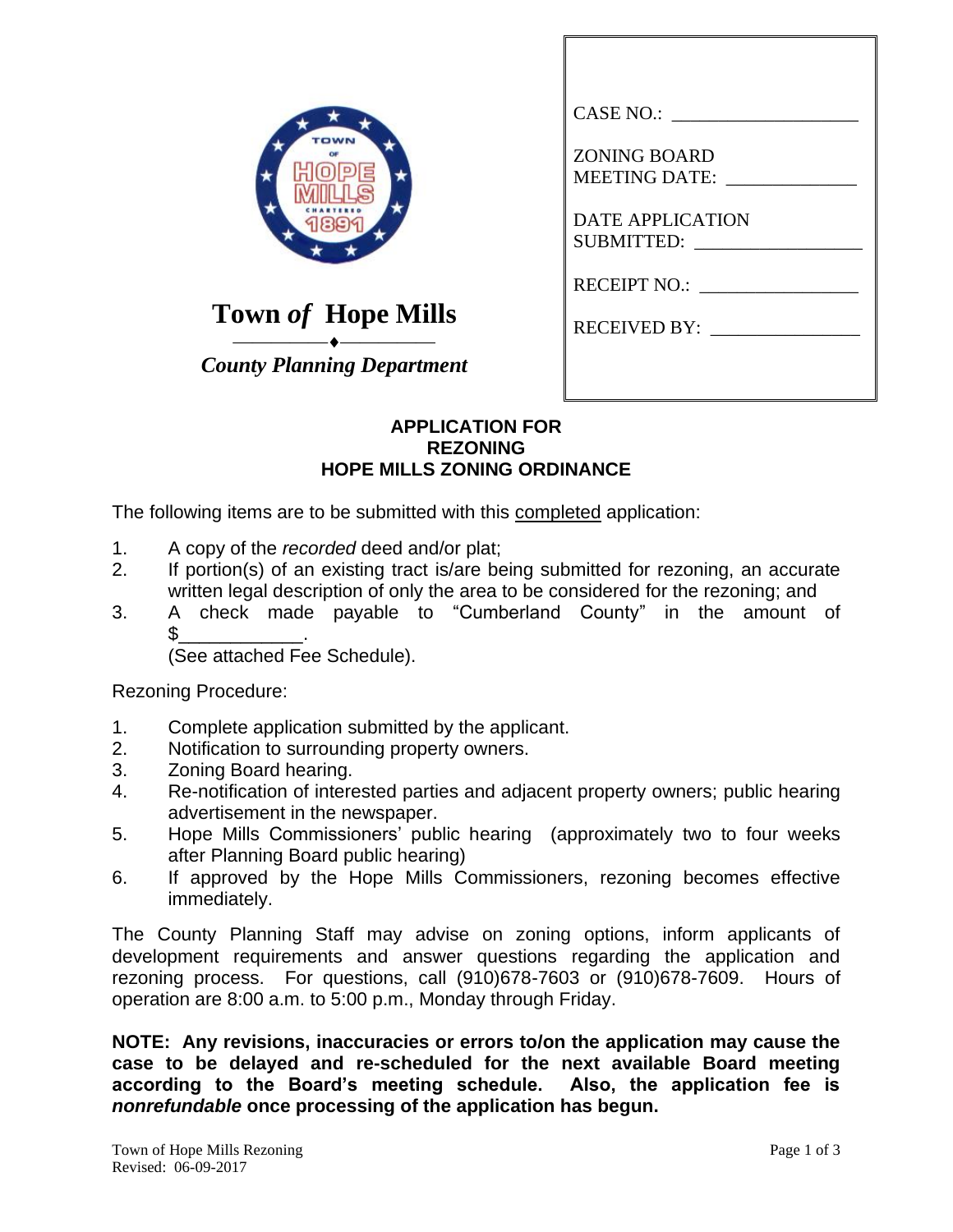## **TO THE ZONING BOARD AND THE TOWN OF HOPE MILLS BOARD OF COMMISSIONERS, HOPE MILLS, NORTH CAROLINA:**

I (We), the undersigned, hereby submit this application, and petition the Hope Mills Board of Commissioners to amend and to change the zoning map of the Town of Hope Mills as provided for under the provisions of the Hope Mills Zoning Ordinance. In support of this petition, the following facts are submitted:

1. Requested Rezoning from \_\_\_\_\_\_\_\_\_\_\_\_\_\_\_\_\_\_\_\_\_ to \_\_\_\_\_\_\_\_\_\_\_\_\_\_\_\_\_\_\_

*If the area is a portion of an existing parcel, a written metes and bounds description of only that portion to be considered for rezoning, including the exact acreage must accompany this application along with a copy of the recorded deed and/or plat. If more than one zoning classification is requested, a correct metes and bounds legal description, including acreage, for each bounded area must be submitted.*

2. Address/location of property to be Rezoned: 3. Parcel Identification Number (PIN #) of property: (also known as Tax ID Number or Property Tax ID)

- 4. Acreage: \_\_\_\_\_\_\_\_\_\_\_\_\_\_\_\_ Frontage: \_\_\_\_\_\_\_\_\_\_\_\_\_\_\_\_\_\_\_\_ Depth: \_\_\_\_\_\_\_\_\_\_\_\_\_
- 5. Water Provider: Well: \_\_\_\_\_\_\_\_\_\_\_\_\_\_\_\_\_\_\_\_\_\_\_\_\_ PWC: \_\_\_\_\_\_\_\_\_\_\_\_\_\_\_\_\_\_\_\_\_\_\_\_
- 6. Septage Provider: Septic Tank \_\_\_\_\_\_\_ PWC \_\_\_\_\_\_\_ Other (name) \_\_\_\_\_\_\_
- 7. Deed Book \_\_\_\_\_\_\_\_\_, Page(s) \_\_\_\_\_\_\_\_\_\_\_\_\_\_ Cumberland County Register of Deeds. (Attach copy of deed of subject property as it appears in Registry).

8. Existing use(s) of property: \_\_\_\_\_\_\_\_\_\_\_\_\_\_\_\_\_\_\_\_\_\_\_\_\_\_\_\_\_\_\_\_\_\_\_\_\_\_\_\_\_\_

9. Proposed use(s) of the property:

10. Do you own any property adjacent to, including across the street from, the property being submitted for rezoning? Yes Mo If yes, where?  $\overline{\phantom{a}}$ 

\_\_\_\_\_\_\_\_\_\_\_\_\_\_\_\_\_\_\_\_\_\_\_\_\_\_\_\_\_\_\_\_\_\_\_\_\_\_\_\_\_\_\_\_\_\_\_\_\_\_\_\_\_\_\_\_\_\_\_\_\_\_\_\_

11. Has a violation been issued on this property? Yes \_\_\_\_\_\_\_\_\_ No \_\_\_\_\_\_\_\_\_

*The County Planning Staff is available for advice on completing this application; however, they are not available for completion of the application.*